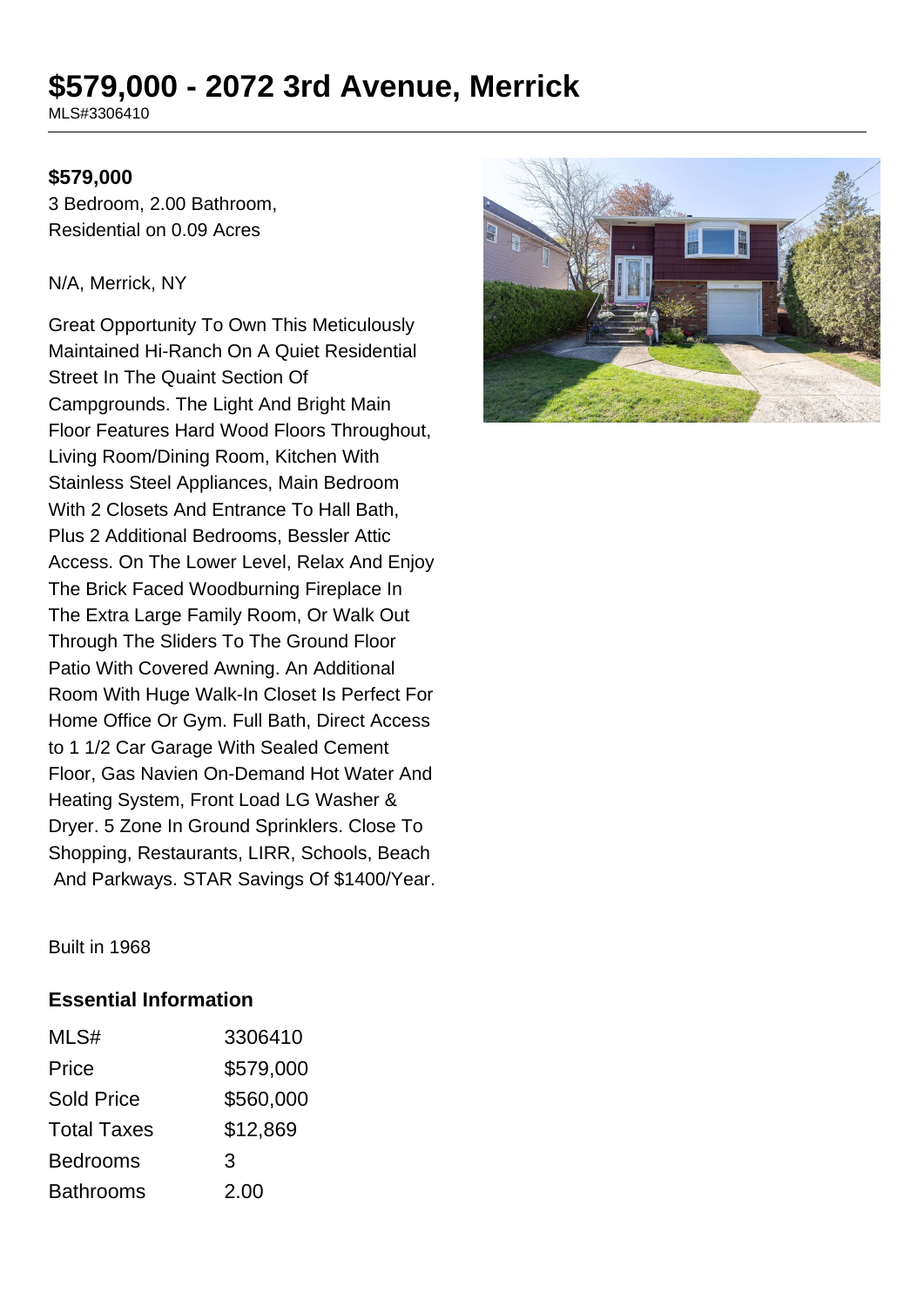| <b>Full Baths</b>       | 2                              |  |
|-------------------------|--------------------------------|--|
| Lot Square Footage4,000 |                                |  |
| Acres                   | 0.09                           |  |
| <b>Year Built</b>       | 1968                           |  |
| <b>Type</b>             | Residential                    |  |
| Sub-Type                | <b>Single Family Residence</b> |  |
| <b>Style</b>            | Hi Ranch                       |  |
| <b>Status</b>           | Closed                         |  |
|                         |                                |  |

## **Community Information**

| Address      | 2072 3rd Avenue |
|--------------|-----------------|
| Subdivision  | N/A             |
| City         | <b>Merrick</b>  |
| County       | Nassau          |
| <b>State</b> | NY              |
| Zip Code     | 11566           |

## **Amenities**

| Parking      | Private, Attached, 1 Car Attached |
|--------------|-----------------------------------|
| # of Garages |                                   |
| Garages      | Private, Attached, 1 Car Attached |

### **Interior**

| Interior                 | Hardwood                                                                                                                                                                                  |
|--------------------------|-------------------------------------------------------------------------------------------------------------------------------------------------------------------------------------------|
| <b>Interior Features</b> | Den/Family Room, Living Room / Dining Room, Walk-In Closet(s)                                                                                                                             |
| Appliances               | Dishwasher, Dryer, Microwave, Oven, Refrigerator, Washer, ENERGY<br>STAR Qualified Dishwasher, ENERGY STAR Qualified Dryer, ENERGY<br><b>STAR Qualified Washer, Tankless Water Heater</b> |
| Heating                  | Natural Gas, Baseboard                                                                                                                                                                    |
| Cooling                  | Wall Unit(s)                                                                                                                                                                              |
| Fireplace                | <b>Yes</b>                                                                                                                                                                                |
| # of Fireplaces          | 1                                                                                                                                                                                         |
| <b>Basement</b>          | <b>None</b>                                                                                                                                                                               |

## **Exterior**

| <b>Exterior</b> |  |  | Frame, Cedar, Shake Siding, Shingle Siding |  |
|-----------------|--|--|--------------------------------------------|--|
| Construction    |  |  | Frame, Cedar, Shake Siding, Shingle Siding |  |

## **School Information**